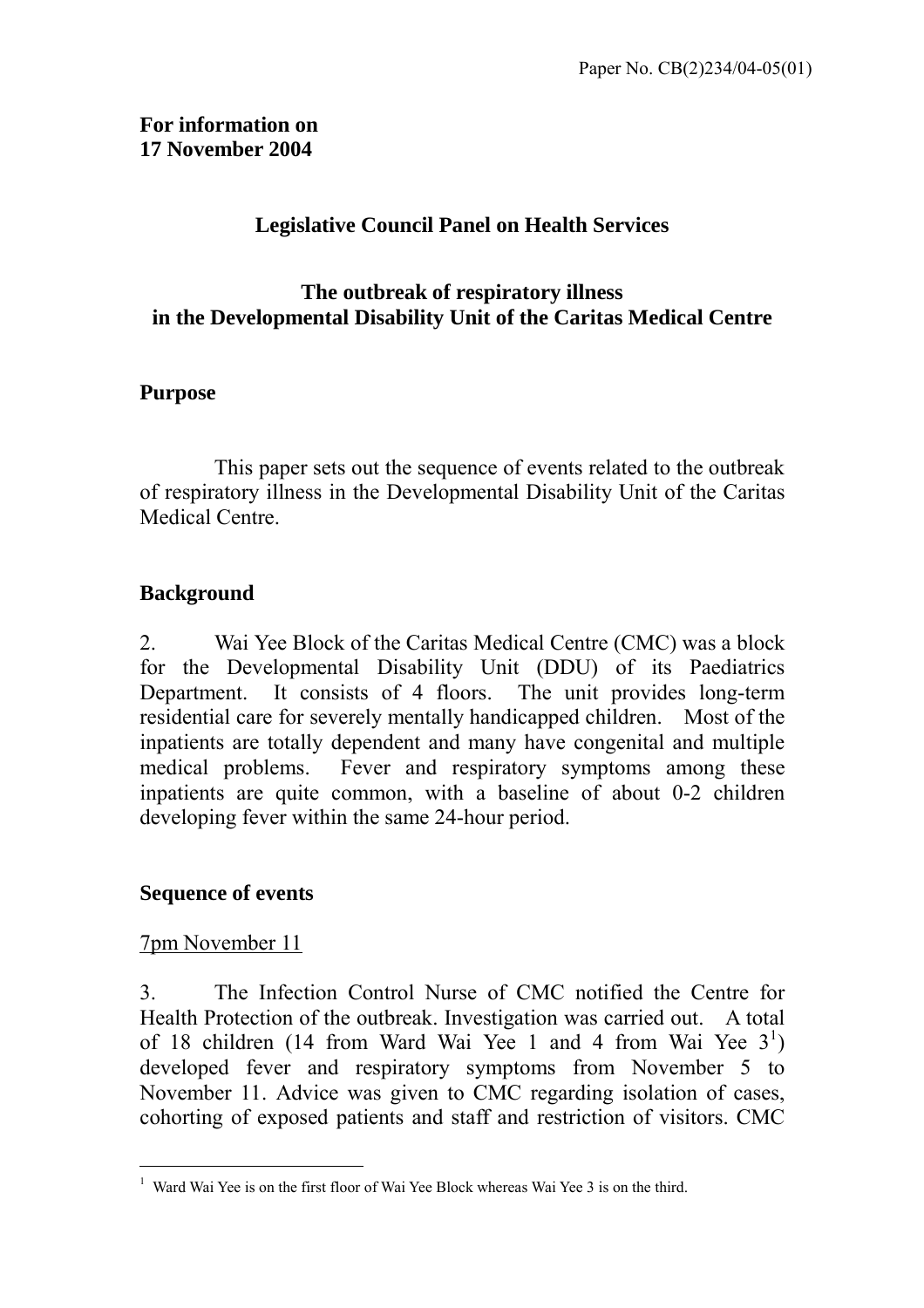was also advised to alert parents of other inpatients of the whole Wai Yee Block, and advise them to contact CHP if they developed fever or respiratory symptoms. Moreover, CHP would conduct medical surveillance of the visitors (which included parents) and discharged patients.

# November 12

4. CHP met the hospital management and conducted site visit to the affected wards. CHP also attended the CMC Hospital Outbreak Control Team meeting, chaired by the Hospital Chief Executive (HCE), CMC.

5. CHP also visited the special school and put the staff under medical surveillance. It was learned that all patients from Wai Yee 1 and Wai Yee 3 had stopped attending school since November 11. CHP advised the school to suspend classes from November 13 onwards.

6. Nasopharyngeal aspirate (NPAs) taken from 15 cases for influenza A, Influenza B and RSV showed negative results to quick tests. Bacterial cultures of sputum of 6 cases showed negative results.

7. A press release was issued by CHP concerning this outbreak.

8. Four more cases developed (all from Wai Yee 1) developed fever and respiratory symptoms. *(Total 22 cases, 18 from Wai Yee 1 and 4 from Wai Yee 3)*

# November 13

9. The Infection Control Branch of CHP attended the CMC Hospital Outbreak Control Team meeting, chaired by HCE of CMC.

10. Two more cases from Wai Yee 1 with onset of symptoms occurred.

11. NPAs taken (on November 11 and 12) from 19 cases from influenza A, B, parainfluenza, Respiratory Syncytial Virus, adenovirus and SARS-coronavirus all showed negative results on quick tests. Sputum culture of the first case grew the presence of *Strep. pneumoniae*.

### November 14

12. Three more cases (two from Wai Yee 1 and one from Wai Yee 3)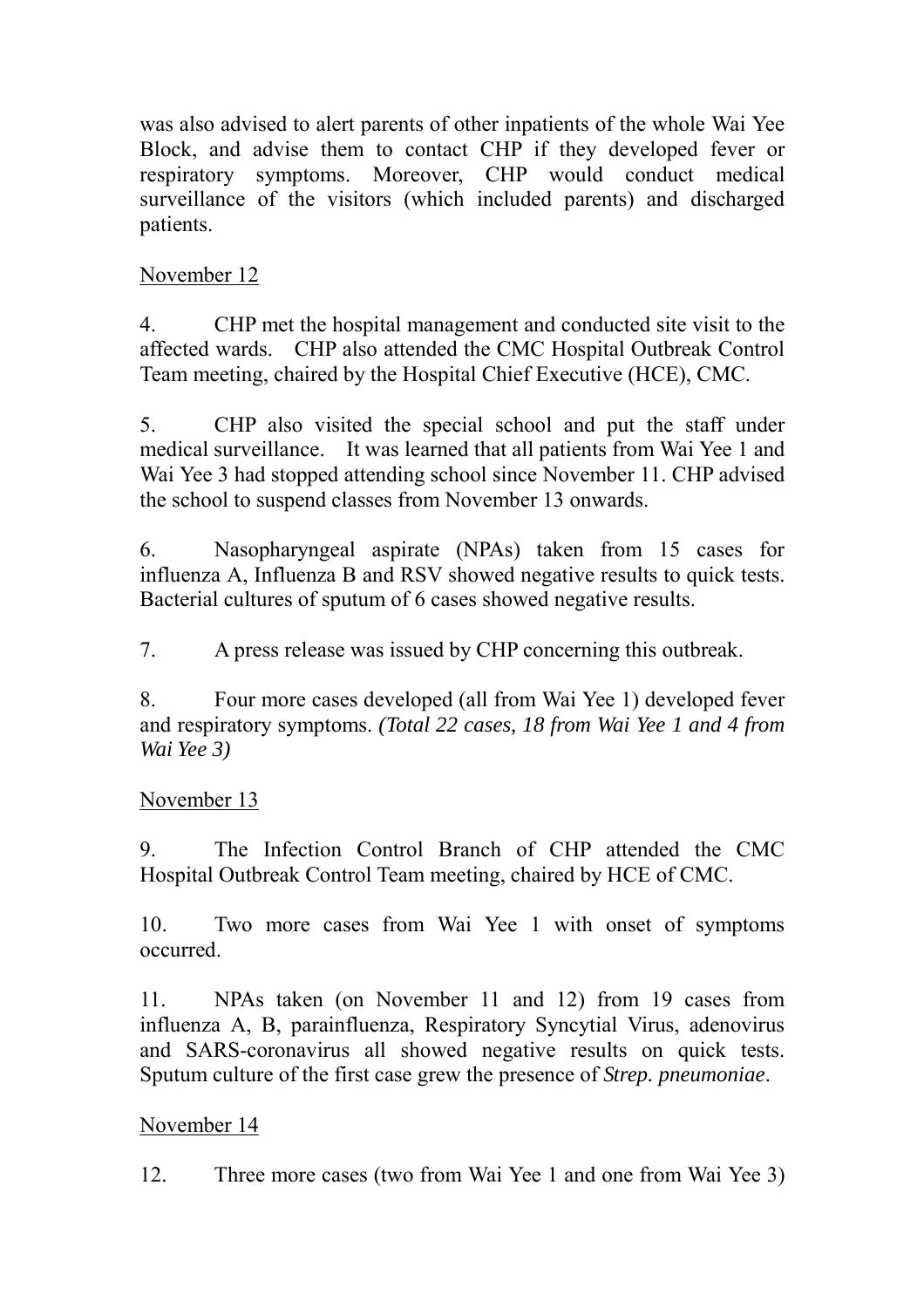with onset of symptoms occurred. *(Total 27 cases: 22 from Wai Yee 1 and 5 from Wai Yee 3).* 

13. The condition of a boy from Wai Yee 1, with fever onset on 12 November, deteriorated and required intubation and ventilation support. He was transferred to the Intensive Care Unit of CMC on the same day.

## November 15

14. CHP attended the CMC Hospital Outbreak Control Team meeting, chaired by HCE, CMC. It was agreed that all the cases would be isolated in Paediatric ward 9B. The hospital would issue green alert. All admissions to the Paediatric Wards would be stopped. Visitors to the DDU would be restricted to close relatives with full Personal Protective Equipment. A telephone hotline was set up in CMC to answer enquires.

15. A joint press conference was conducted by Hospital Authority and CHP.

16. One more case from Wai Yee 1 with onset of symptoms occurred. *(Total 28 cases: 23 from Wai Yee 1 and 5 from Wai Yee 3).* 

17. It was found that two staff (one registered nurse and one health care assistant) from Wai Yee 3 developed fever and respiratory symptoms on November 7 and 13 respectively.

# **Way Forward**

18. The Centre for Health Protection will -

- (a) continue its close liaison with its Public Health Laboratory Service Branch (PHLSB) and the Laboratory of the University of Hong Kong to identify the causative agent; and
- (b) continue medical surveillance of all the inpatients, discharged patients, staff and visitors of the affected wards.

19. Members are invited to note the above sequence of events and the actions to be taken by CHP (paragraph 18 above).